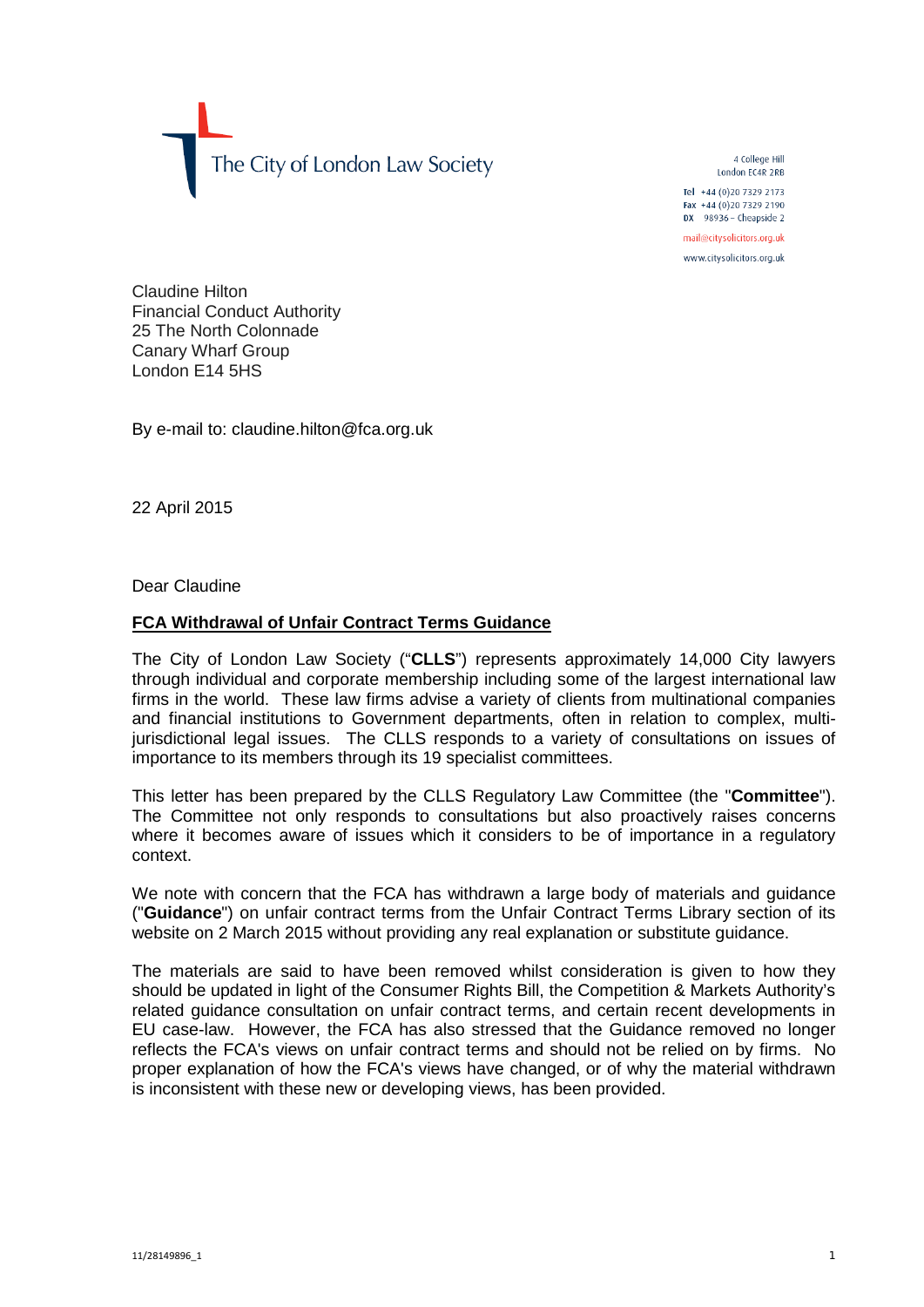It seems to us unreasonable to expect firms to second guess in what way the FCA now considers its former guidance to be deficient. Firms have been encouraged to have reference to this Guidance and to rely on it for their compliance, in the case of some of the material, for just under a decade. Furthermore, it seems surprising that some firms should remain legally bound by undertakings which form part of the Guidance which the FCA says no longer reflects its views.

The suggestion that firms may wish to take legal advice on the implications for their businesses of CJEU cases generally is not particularly helpful. It is also not apparent why the FCA should be unwilling to provide an explanation of the two judgments specifically referred to (handed down in April 2012 and April 2014), when it has in the past provided such explanations (for example in respect of the removal of an undertaking in respect of DAS Legal Expenses Insurance Company following the decision of the CJEU in *Erhard Eschig v UNIQA Sachversicherung AG* (C-199/08) on 10 September 2009).

Firms have effectively been left in a state of regulatory limbo, without any timeframe for the release of any updated guidance, and without any explanation or guidance. This seems unlikely to advance the interests of consumers.

As a regulator, the FCA is expected to adhere to the principle of transparency. Section 3B(h) of the Financial Services and Markets Act 2000 provides that the FCA (and the PRA) "*should exercise their functions as transparently as possible*". In addition, pursuant to s.21(2)(a) of the Legislative and Regulatory Reform Act 2006 ("**LRRA**"), any person exercising a regulatory function must have regard to the principle that "*regulatory activities should be carried out in a way which is transparent, accountable, proportionate and consistent*". "*Setting standards or giving guidance*" are included within the concept of regulatory function (s.32(2) LRRA).

We recognise that the withdrawal of this Guidance may not trigger a formal requirement for public consultation, although section 139B(4) requires that the revocation of any general guidance should be notified to HMT in writing without delay. Clearly the FCA must adopt some process before removing important website guidance and materials of this nature. It is not apparent what considerations led to the removal of the Guidance, nor how the FCA expects firms to respond.

It would be helpful to understand the internal process undertaken by the FCA for the removal of the Guidance without proper explanation or guidance, and why it was considered that the FCA's statutory and operational objectives would be best served by placing firms in a state of uncertainty. If it is the fact that the FCA no longer intends to provide guidance in this area, and envisages that firms should instead rely solely on the Competition & Markets Authority's guidance, then surely it would have been better to say so.

We would encourage the FCA to release a further statement:

- indicating when it expects updated guidance to be published, and
- providing some indication of how it envisages that firms should, in the interim, respond to the removal of the Guidance, and further clarity on any particular aspects of the Guidance that it considers may no longer represent good practice.